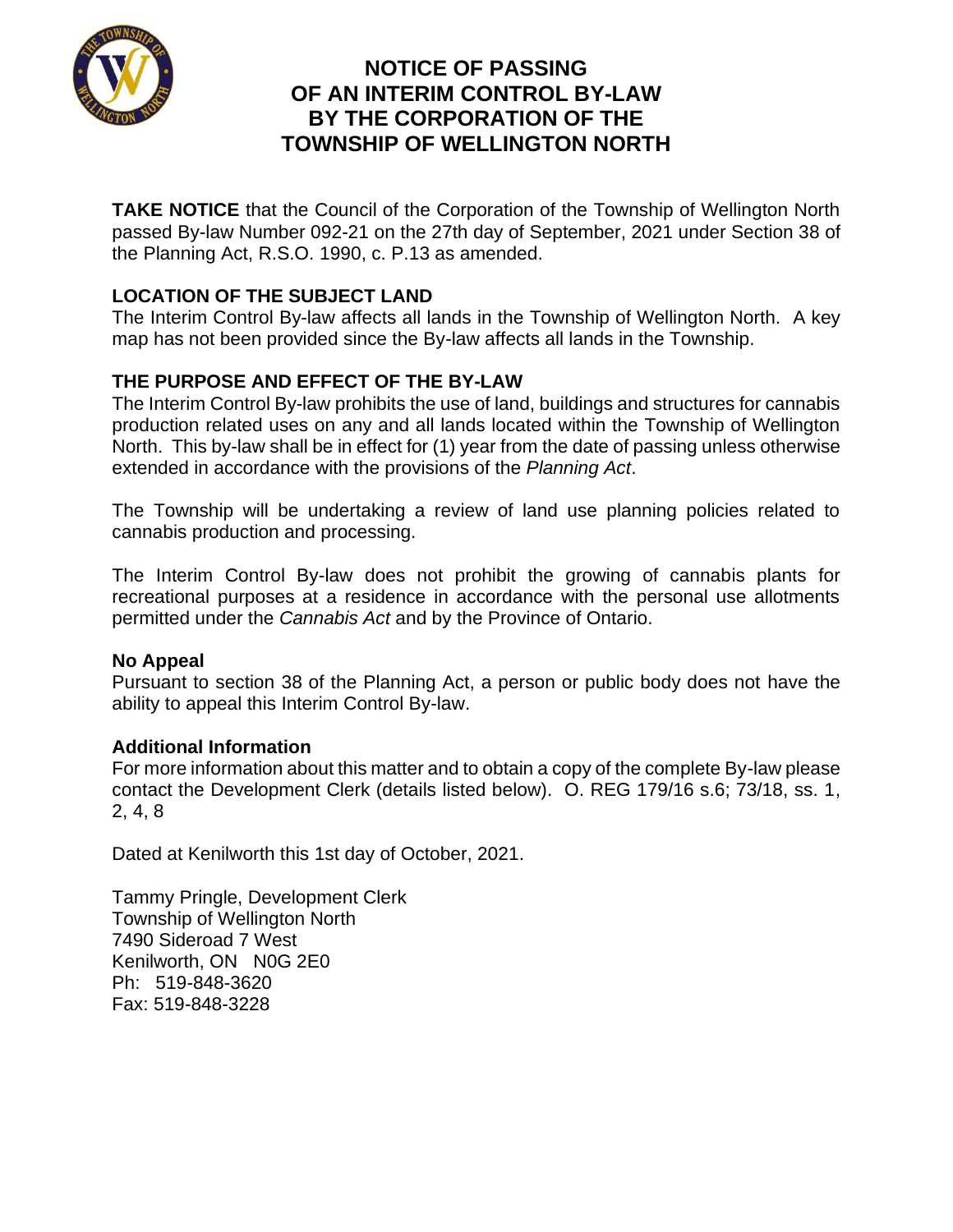# THE CORPORATION OF THE TOWNSHIP OF WELLINGTON NORTH

# BY.LAW NUMBER 092.21

### BEING AN INTERIM CONTROL BY.LAW TO PROHIBIT THE USE OF LAND, BUILDINGS AND STRUCTURES FOR CANNABIS PRODUCTION RELATED USES ON ANY AND ALL LANDS LOCATED WITHIN THE TOWNSHIP OF WELLINGTON NORTH.

WHEREAS, Section 38 of the Planning Act, R.S.O. 1990, c. P.13 as amended, provides that where the Council of a local municipality has, by By-law or resolution, directed that a review or study be undertaken in respect of land use planning policies in the municipality or in any defined area or areas thereof, the Council of the municipality may pass a By-law to be in effect for a period of time specified in the by-law, which period shall not exceed one year from the date of passing thereof, prohibiting the use of land, buildings or structures within the municipality or within the defined area or areas thereof for, or except for, such purposes as are set out in the By-law;

AND WHEREAS Council for the Township of Wellington North passed <sup>a</sup> resolution on August 23, 2021, directing that a planning study be undertaken to review land use planning policies relating to Cannabis Operations within the municipality;

AND WHEREAS Council for the Township of Wellington North has determined that it is in the public interest to prohibit the use of specific lands within the Township for Cannabis Production Related Uses, as more particularly defined herein, so as to allow the Township to review and, if considered appropriate, implement the findings of the review and study referred to herein;

### NOW THEREFORE the Council of the Corporation of the Township of Wellington North enacts as follows:

- For the purposes of this By-law the following definition applies:  $1<sub>1</sub>$ 
	- a. "Cannabis Production Related Uses" means:
		- The use of lands, buildings or structures for the purpose of growing, cultivating, raising, producing, processing, drying, harvesting, packaging, treating, testing, destroying, storing and/or distribution of Cannabis as defined by the Cannabis Act, 2018, c. 16 as amended. A Cannabis Production Related Use does not include the growth, production or processing of cannabis plants at a residence in accordance with personal use allotments permitted under the Cannabis Act, and by the Province of Ontario for recreational purposes.